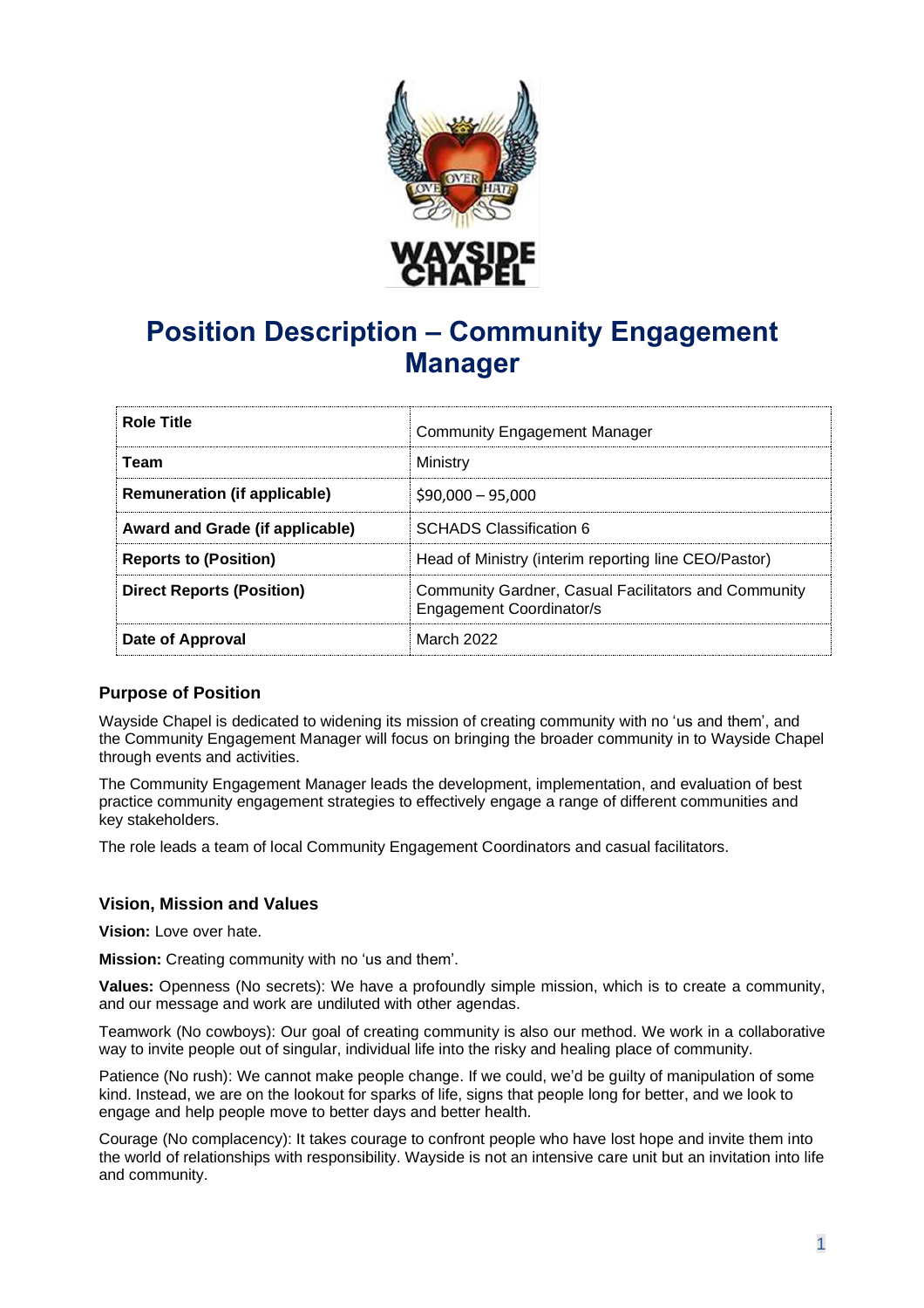Respect (No Judges): People have the right to make their own decisions. People have the right to make bad decisions. People who choose singular misery or even death deserve to have their rights respected. Wayside's mission is not to fix people but to love them and be with them, knowing that if they are really met, they'll really move toward health and life.

## **Behaviours:**

*Stand Back:* Recognise that we are each necessary, significant but not central. The mission evaporates when we are central. Take a step back when our emotions are high and cool off. When central, the important thing is how we feel, and the most pressing need is to express our feeling. When necessary, significant but not central, in a time of difficulty, the most important thing is to ask, "what facts do I not have" and "who can I talk to for reliable clarity"

*Speak Well:* Identify and appreciate the strengths in colleagues. Recognise that everyone's strengths are also their weaknesses, if we look for weakness, we'll find it and if we look for strength, we'll find it. An atmosphere where colleagues are habitually talked up behind their backs will create an unbeatable team.

*Embrace Errors:* Accept when you have made a mistake, that an opportunity to learn is present. Learning is lost when we spend energy covering our arse or blaming others. Nothing is more liberating than the security it takes to admit that your performance did not cover you or the team in glory. Helping each other embrace moments of learning will build a team that can overcome anything.

*Be Kind:* We do an excellent job of being kind with our visitors, let's also be kind to each other. Kindness is implicit in our vision and our mission. Kindness is not a matter of feeling anything but a matter of acting and participating. You might feel uncomfortable, but kindness will give the benefit of the doubt or begin an uncomfortable but direct discussion.

# **Key Accountabilities & Responsibilities**

## **Community Engagement**

- Develop and deliver the whole of location Wayside community engagement strategy.
- Mange the development review and update community engagement policies, strategies, procedures and tools to improve the efficiency and effectiveness of Wayside Chapel community engagement.
- Manage the delivery of Wayside Chapel's educational program
- Work with the Wayside People and Culture (Volunteer Coordinator) to ensure volunteering opportunities are created and incorporated throughout community, engagement events and activities at all Wayside sites.
- Build and maintain good working relationships with stakeholders to support the successful delivery of community engagement programs
- Present community engagement project reports and presentations in collaboration with project stakeholders to Executive and Head of Ministry

## **Event Management**

- Design events and activities to increase the profile of Wayside Chapel in line with our mission, values, and strategic plan
- In partnership with the local Ministry, Event Owners and key staff manage the development of the annual community engagement, activities, and events calendar.
- Establish a decision-making framework to assist with event and venue hire requests or enquiries.

## **Culture and Leadership**

- Proactively contribute to the creation of a positive, fun, and value-driven culture
- Lead and develop the Community Engagement team, including providing coaching and mentoring to achieve high levels of performance.
- Provide effective leadership on delivery of high-volume projects, with varying communication priorities

## **People related Risk Management**

• Comply with all relevant legislation and all Wayside policies and procedures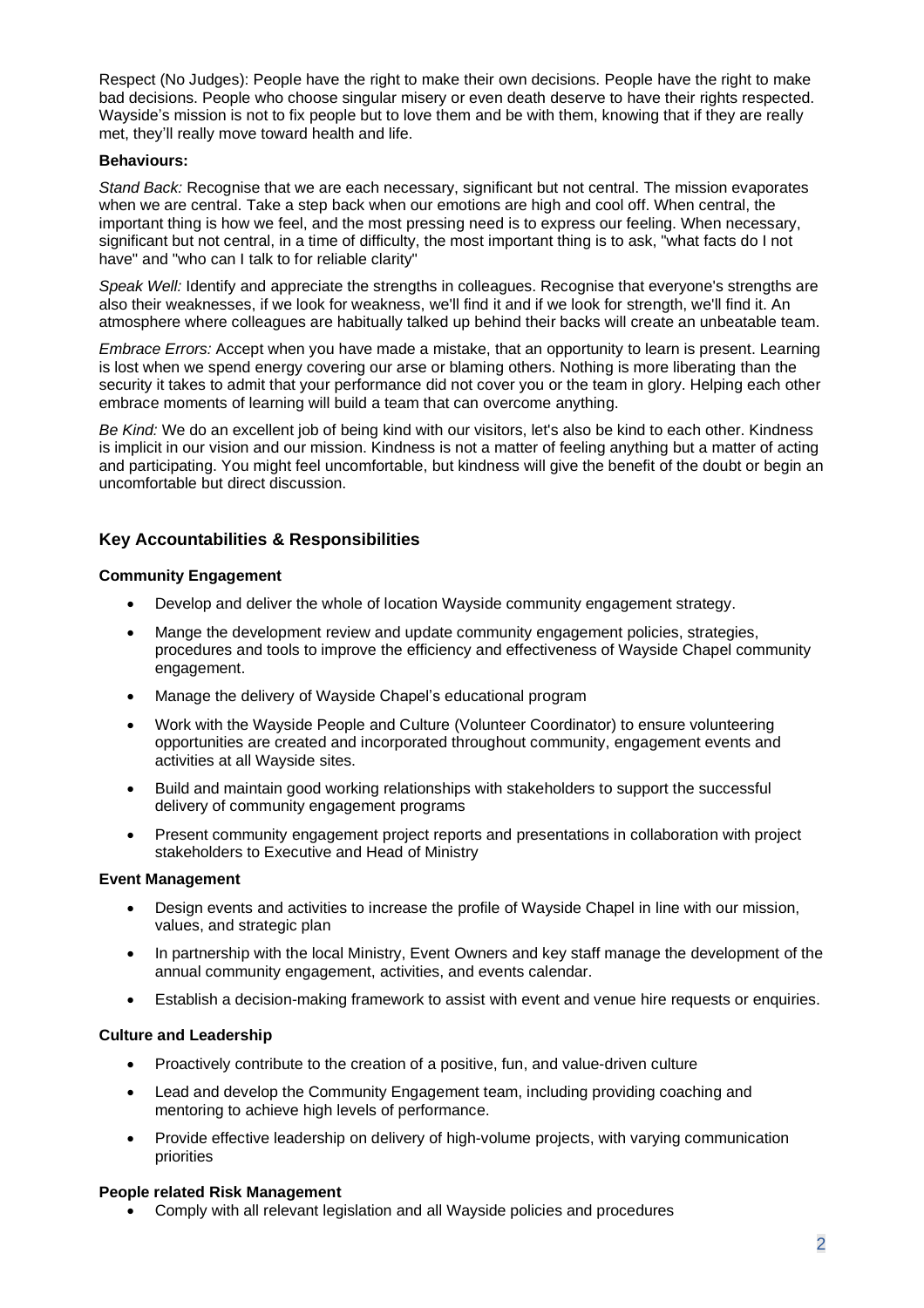## **Other**

- Any other duties as directed by the Head of Ministry/ CEO Pastor or equivalent role
- Undertake training as required and directed
- Practice and promote appropriate self-care at an individual, team and organisation wide level.

# **Work Health and Safety**

- Accountable for complying with legislation and all Wayside WHS policies/procedures and instructions, reporting any hazards or safety issues to your manager and performing all tasks in a manner which guards against risk to self and others within the workplace.
- Undertake risk assessment and safety plans in collaboration with People and Culture

## **Core Competencies– key skills, work experience, qualifications**

- Tertiary qualification in communications or a related discipline and/or equivalent experience within community engagement
- Demonstrated experience in strategy development and delivery
- Experience in the delivery of community engagement and activities, either in the NFP or private sector.
- Demonstrated skills and experience in working with a range of stakeholder groups
- Excellent organizational and interpersonal skills
- Excellent written and verbal communication skills, including well-developed public speaking skills.
- Proven ability to network with community resources, build relationships and create community partnerships
- Passion to make a positive impact on the community and a willingness to work within the Wayside Chapel ethos, support its values and advance its mission.

| <b>Who</b>                                                                    | Why                                                                                                                            |
|-------------------------------------------------------------------------------|--------------------------------------------------------------------------------------------------------------------------------|
| <b>Internal</b>                                                               |                                                                                                                                |
| <b>CEO Pastor</b><br><b>Head Of Ministry</b><br><b>GM</b><br><b>Executive</b> | Provide subject matter expert advice and<br>$\bullet$<br>recommendations in relation to<br>community engagement and activities |
|                                                                               | Coordination of stakeholder and<br>community information and key<br>messages.                                                  |
|                                                                               | Report on outcomes against project<br>plans.                                                                                   |
|                                                                               | Seek approval for new strategies,<br>practices and solutions,                                                                  |
|                                                                               | Keep informed of contentious issues or<br>conflicts                                                                            |
| <b>People and Culture Team and Volunteer</b><br>Coordinator                   | Work collaboratively to create volunteer<br>$\bullet$<br>opportunities and grow the Wayside<br>Volunteer Program               |
| <b>Marketing and Communications</b>                                           | Develop and maintain effective working<br>$\bullet$<br>relationships and open channels of<br>communication                     |
|                                                                               | Keep informed of contentious issues or<br>conflicts                                                                            |
| <b>Program Staff</b>                                                          | Work collaboratively to understand visitor<br>$\bullet$<br>need                                                                |

## **Key Relationships**